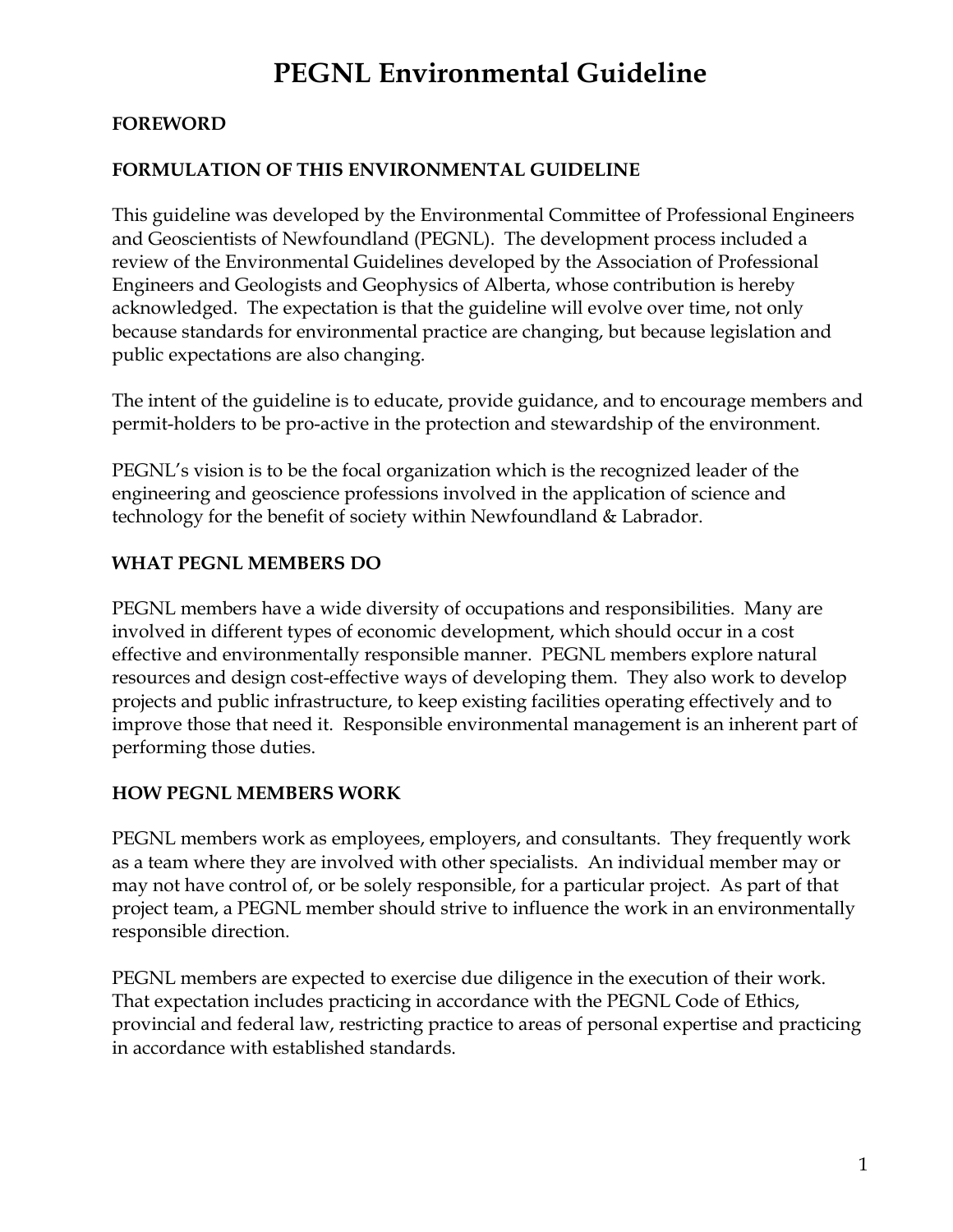# **MANAGEMENT OF PEGNL MEMBERS**

PEGNL members are those individuals who have fulfilled the requirements (both academic and experience) in order to become a professional engineer or geoscientist. In Newfoundland and Labrador, organizations that offer professional services by PEGNL members are required to have a PEGNL Permit to Practice. The Permit to Practice establishes working conditions that are conducive to professional practice. The Permit to Practice is not a vehicle for managing business aspects of the company.

Direct management of PEGNL professionals may or may not involve other PEGNL members. Where management involves non-PEGNL professionals, and especially when the work team involves non-PEGNL members, the PEGNL member will seek to influence the direction of the work. PEGNL members will expect to be supported in environmentally responsible decisions by management and team members as they too have a societal responsibility for wise stewardship of the environment.

# **TABLE OF CONTENTS**

# PREAMBLE

GUIDELINE SUMMARY

GUIDELINE #1 Understanding of Environmental Issues

GUIDELINE #2 Employment of Specialists

GUIDELINE #3 Professional Judgment

GUIDELINE #4 Environmental Planning & Management

GUIDELINE #5 Environmental Costs

GUIDELINE #6 Waste Minimization

GUIDELINE #7 Cooperation with Public Authorities

GUIDELINE #8 Compliance with Legislation

GUIDELINE #9 Sharing Knowledge with Others

GLOSSARY OF DEFINITIONS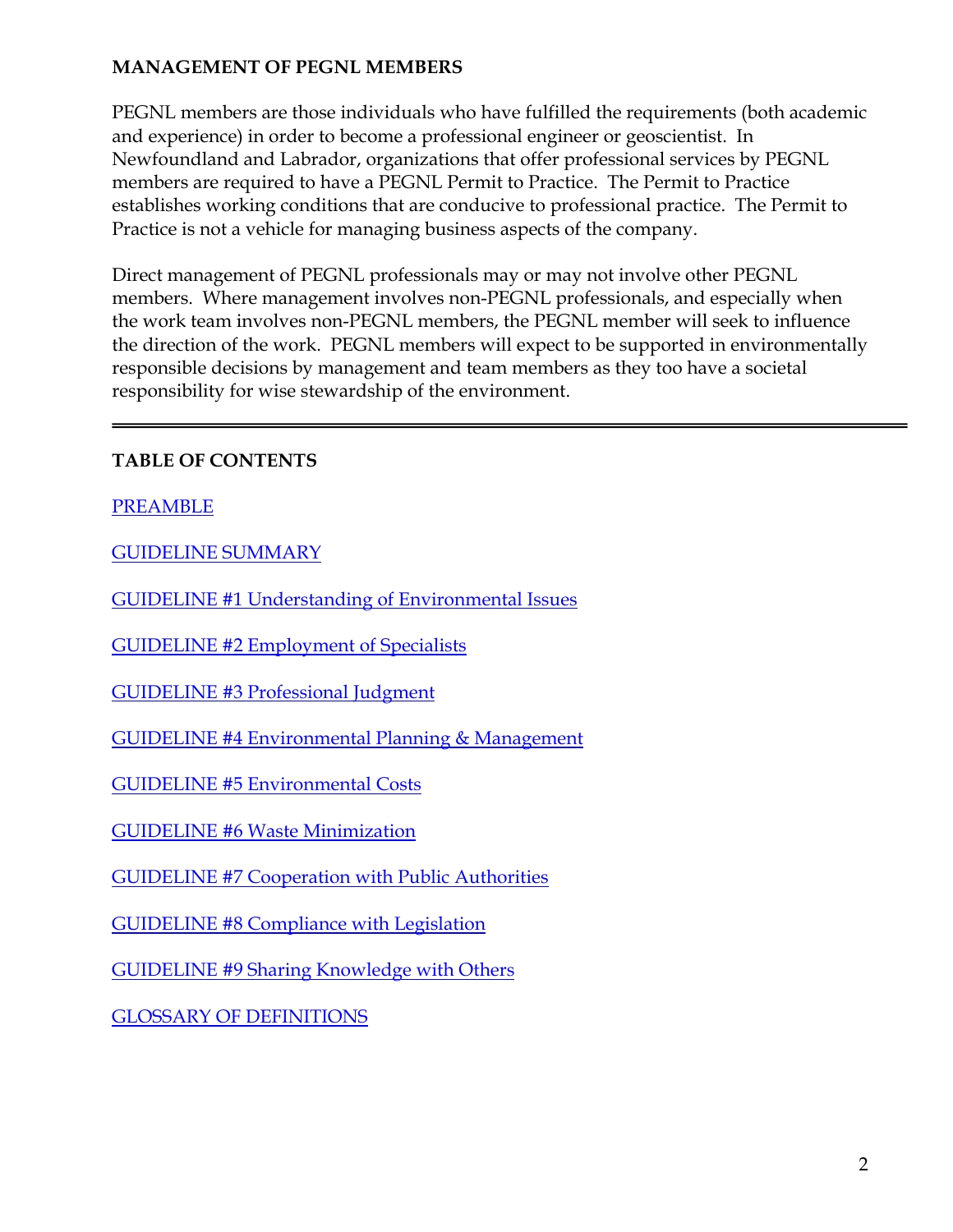### **PREAMBLE**

This PEGNL Guideline on Environmental Practice has been prepared to enhance and expand on the general principle of environmental consideration as stated in the PEGNL Code of Ethics. The formulation of this guideline recognizes the prominent role of PEGNL, whose members are not only concerned with development projects and their maintenance, but also with a wide variety of environmental management responsibilities.

Environmental degradation is recognized as a risk to public welfare, and in response members of society are being urged to protect, preserve and enhance the quality of the environment. The long-term objectives are to sustain the viability of our ecosystems, and to ensure that the well being of future generations is not compromised by our activities today.

Members recognize that stewardship of the environment is a responsibility of all citizens, and the public expects and has a rightful role in setting goals for environmental management, even though public expectations are evolving and vary widely.

PEGNL recognizes the need for continuing development for the benefit of society. A balanced rather than extreme approach will be most likely to created development that will meet the needs of society. Integrating fundamental environmental sustainability with economic considerations will require members to be innovative and creative in their planning and design. In its broader context, this will require that members take a more holistic view of their role in shaping the future, by not only being innovative, but by showing to others how these innovations advance the interests of:

- public safety, health and welfare
- the environment
- risk minimization and management
- social and cultural values.

Although the term "members" is used throughout the text, this guideline is directed to individual professionals and to permit holders. Permit-holders are required to apply member expertise to key decisions. Members are encouraged to avail themselves of opportunities to participate in the decision-making process.

Environmental work is often best accomplished by a multi-disciplinary team. Due diligence requires that all reasonable steps are taken to ensure that the team comprises the necessary expertise and that this expertise is appropriately applied.

A substantial body of legislation setting out environmental requirements has existed for some time, and much of this can be found in the Canadian Environmental Protection Act and the Newfoundland Environmental Protection and Enhancement Act. Environmental regulations and standards are evolving. In some aspects regulations from various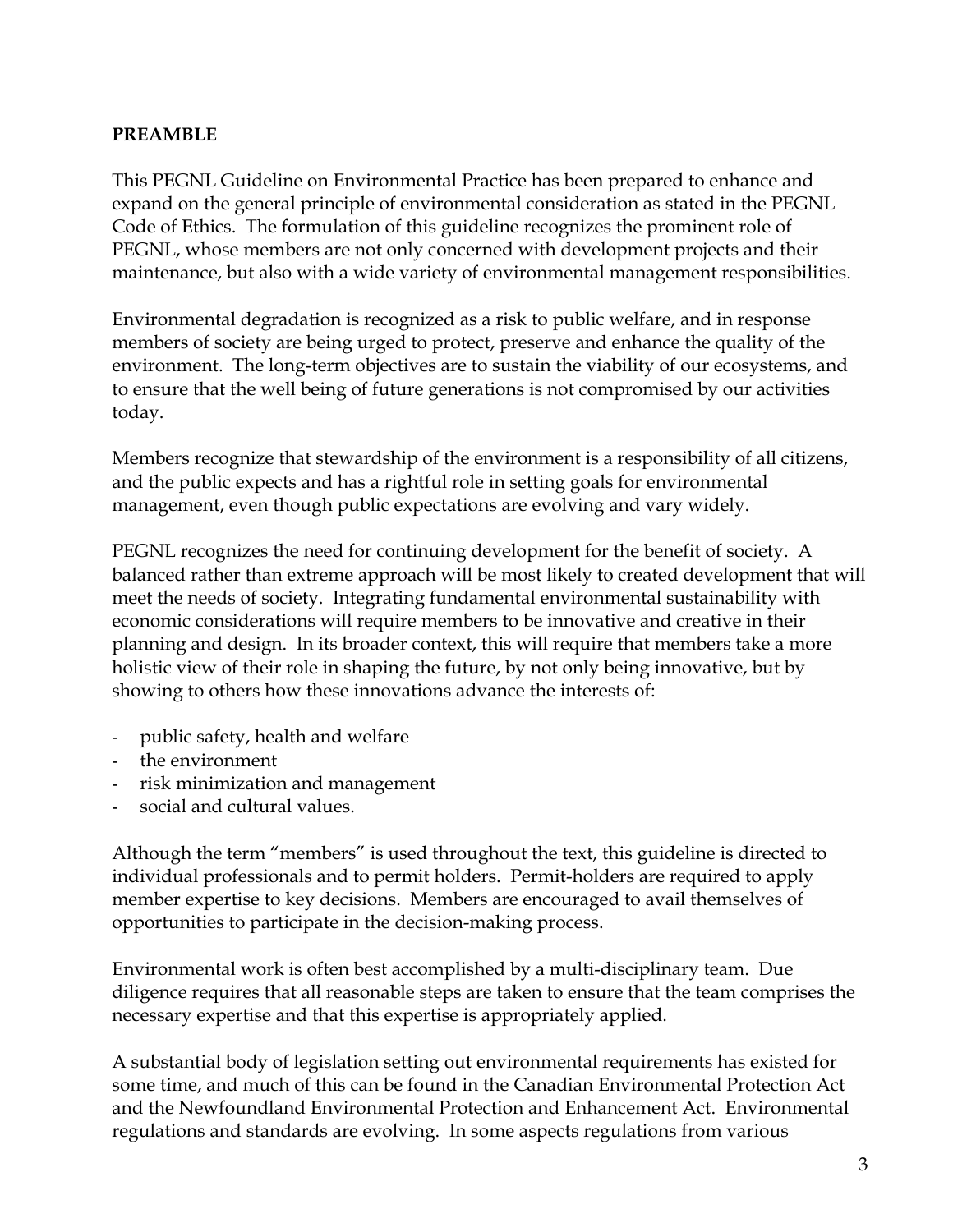jurisdictions overlap in a complex and sometimes contradictory manner. To cope with these complexities, PEGNL members will have to take extra measures to be regularly informed on local, provincial and national trends in environmental regulations. As well, it will be useful for members to maintain awareness of emerging international protocols and agreements, even though these may not have legal status in Canada or Newfoundland & Labrador.

The philosophy of this guideline is to encourage environmental plans that anticipate and prevent, rather than react and mitigate. In that spirit it would be prudent for members to strive to inform, advise and counsel the employer, client or owner as to the implications of possible changes in standards and expectations.

This guideline is intended to be universally applied regardless of the scale of undertaking.

Certain projects will require a full environmental impact assessment; other projects will simply require thought and planning to minimize environmental disruption, even is that disruption appears to be very minor.

# **GUIDELINE SUMMARY**

Professional Engineers and Geoscientists are committed to environmental protection and safeguarding the well being of the public.

Professional Engineers and Geoscientists;

- 1. Shall develop and maintain a reasonable level of understanding of environmental issues related to their field of expertise.
- 2. Shall use appropriate expertise of specialists in areas where the member's knowledge alone is not adequate to address environmental issues.
- 3. Shall apply professional and responsible judgment in their environmental considerations.
- 4. Shall ensure that environmental planning and management is integrated into all their activities, which are likely to have adverse environmental impact.
- 5. Shall include the costs of environmental protection and/or remediation among the essential factors used for evaluating the life-cycle economic viability of projects for which they are responsible.
- 6. Shall recognize the value of waste minimization, and endeavor to implement the elimination and/or reduction of waste at the production source.
- 7. Shall cooperate with public authorities in an open manner, and strive to respond to environmental concerns in a timely fashion.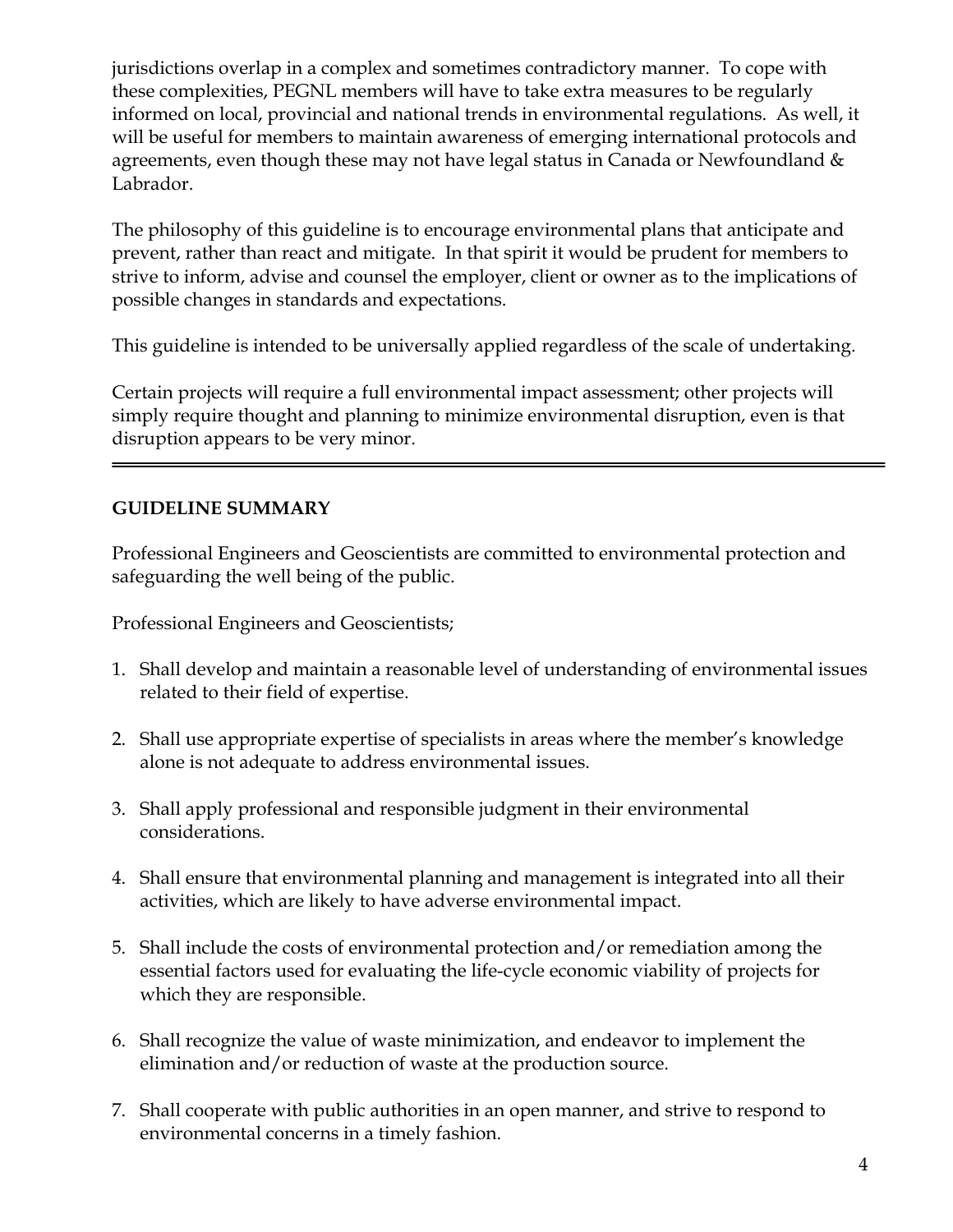- 8. Shall comply with legislation, and when the benefits to society justify the costs, encourage additional environmental protection.
- 9. Are encouraged to work actively with others to improve environmental understanding and practices.

# **GUIDELINE #1**

### **Professional Engineers and Geoscientists shall develop and maintain a reasonable level of understanding of environmental issues related to their field of expertise.**

# **ELABORATION**

- a) They shall recognize the general extent to which their professional activities can affect the environment.
- b) They shall stay generally informed of the major environmental issues facing society so that they may broadly judge the potential interaction of their professional activities with those issues.
- c) They must not rely on being unaware of environmental problems to justify activities leading to significant impairment of the environment.

# **ANALYSIS**

Sustaining the viability of our environment is broad responsibility of all citizens. Likewise, our society must seek to reconcile these environmental needs with our need for responsible development. Members should take an active cooperative role to assist society to meet these challenges. This could apply even though the individual professional activities of some members may primarily involve expertise that is apparently unrelated to environmental matters. Members are responsible for maintaining their knowledge in many other areas having a bearing on the quality and impact of their work. As society has developed an increased awareness of the degree to which development activities can affect the environment, so the members involved in designing and implementing developments must maintain a reasonable level of understanding of those environmental concerns, and the possible significant impacts of their professional activities on the environment.

The foregoing responsibility does not imply that every individual member can or should be an environmental specialist. As with any other specialization, there will be degrees of environmental expertise that will be appropriate for specific circumstances. The general obligation is to possess sufficient knowledge of relevant environmental issues to be able to competently judge the degree of need for specialist assistance. Given the normal technical responsibilities of members, society may expect them to anticipate and understand environmental problems.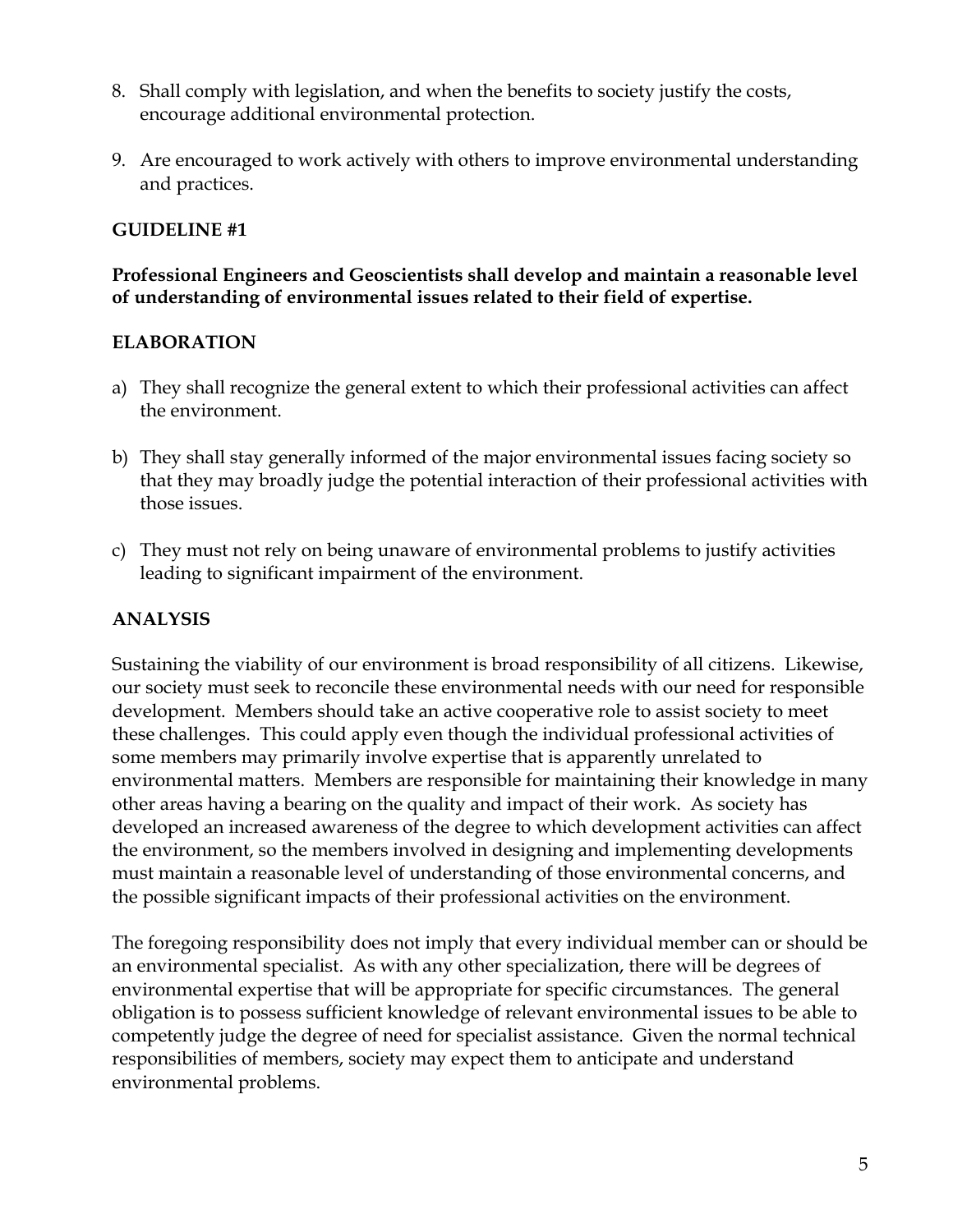Societal concern for environmental protection is also being reflected in new environmental legislation that can place responsibility for environmental impairment on any individual. In such cases, a defense for the individual may have to rely upon demonstrating due diligence, the premise that the individual took all reasonable measures to prevent the offence. The basis for judging these measures for a member should be determined by comparison with good current practice among peers and by compliance with the requirements of any legislation, approval or order relating to the project in which the member is involved. If the accused individual was in a position where he or she should have been aware of environmental problems, or of the process and protocols by which environmental problems were to be detected, being unaware or taking no steps to ensure that the process and protocols were effective would not assist a due diligence defense. Furthermore, in recent Canadian environmental legislation, an individual can be deemed to be a party to an offence if the individual acquiesced in the commission of the offence.

# **GUIDELINE #2**

**Professional Engineers and Geoscientists shall use appropriate expertise of specialists in areas where the member's knowledge alone is not adequate to address environmental issues.** 

# **ELABORATION**

- a) They shall recognize that environmental issues are interdisciplinary in nature requiring the expertise of a range of disciplines.
- b) They shall undertake only that aspect of environmental work that they are competent to perform by virtue of training and experience.
- c) They shall seek out and use environmental specialists to provide expert advice on complex environmental issues.

# **ANALYSIS**

As the practice of environmental science requires the integration of diverse disciplines and philosophies, many projects will require a team of appropriate specialists to address complex environmental issues. As the PEGNL Code of Ethics states, members shall undertake only work that they are competent to perform by virtue of education, training and experience. Integrated decision-making by knowledgeable specialists is required in environmental issues.

# **GUIDELINE #3**

**Professional Engineers and geoscientists shall apply professional and responsible judgment in their environmental considerations.** 

# **ELABORATION**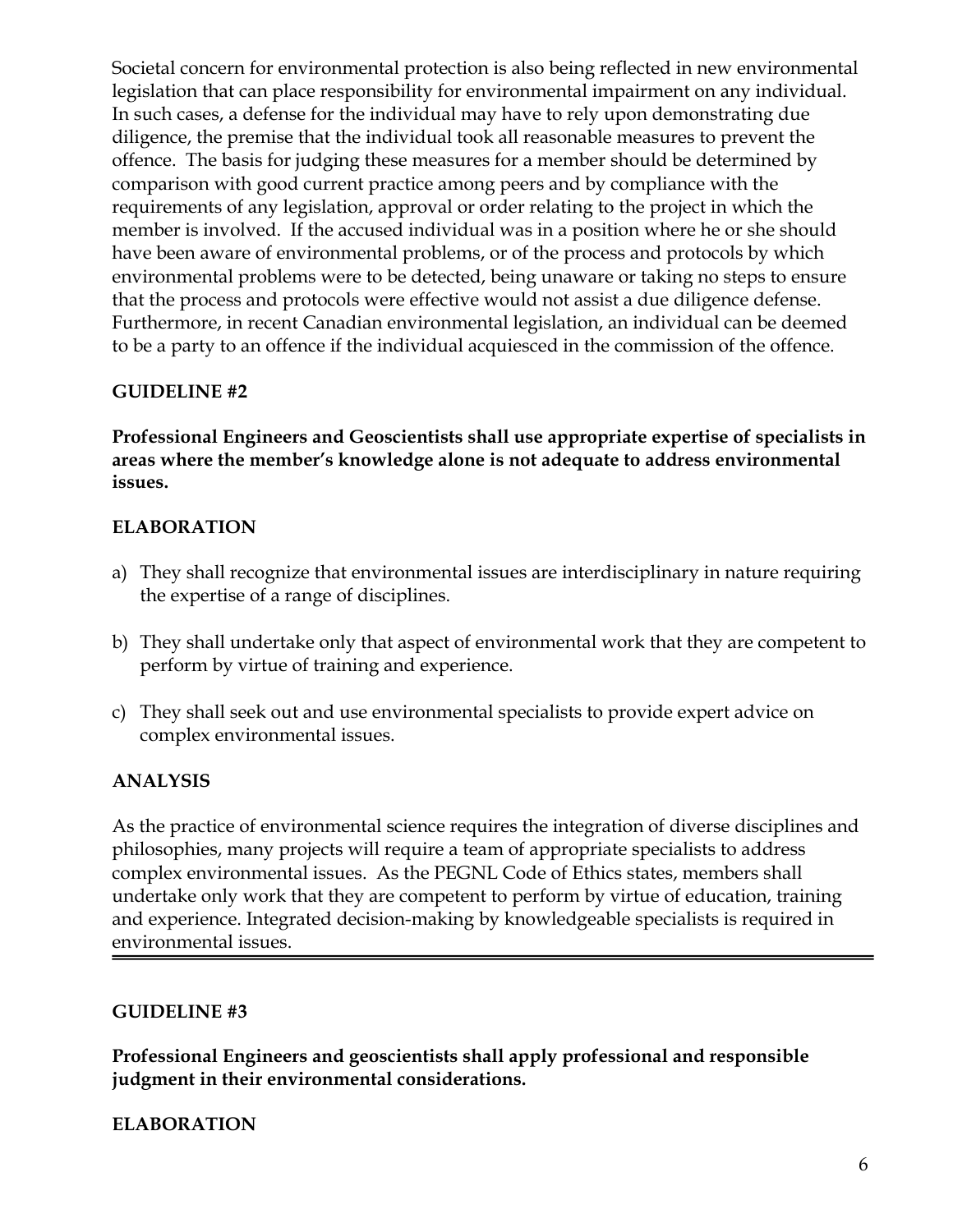- a) They should strive to ensure that the environmental assessment process begins at the earliest planning stages of an initiative and provides the basis for project life-cycle environmental management.
- b) They should develop a structured set of criteria which reflect standards relating to sustainability or carrying capacity and in accordance with scientific research and experience, with respect to projects or initiatives which they are planning and designing.
- c) They should recognize the value of multi-disciplinary involvement and public consultation and participation in the decision making process for projects having environmental impact.
- d) They should strive to identify and promote cost-efficient solutions and approaches in integrating environmental and economic considerations, which reflect the concepts of sustainable development and conservation.
- e) They should recognize the importance of social and economic values in the environmental assessment process and potential need for local, neighborhood, traditional and cultural criteria.

# **ANALYSIS**

Members should bring the same structured problem solving approach to the environmental review process as they do in engineering design, where known criteria, standards and procedures are applied in the planning, design development and life-cycle assessment process.

The recognition of specialist responsibility in this area is paramount. The member must be vigilant in selecting a process or assembling a team to apply sufficient and appropriate knowledge to the proposed development.

Of similar concern is the need for members to recognize societal values applicable to the social and economic impacts of developments. Local and neighborhood concerns, quality of life, specific impact concerns (e.g. visual, sound, odor), along with traditional and cultural values, have all gained acceptance as applicable and definable criteria that many jurisdictions are now interpreting and applying.

Finally, there is a need to take initiative in the application of cost benefit and other analysis tools, and the evaluation of alternative designs for integrating the viability of projects with the concepts of sustainable development. Members are encouraged to bring expertise and a comprehensive approach to problem solving, in terms of optimizing the returns to society at large.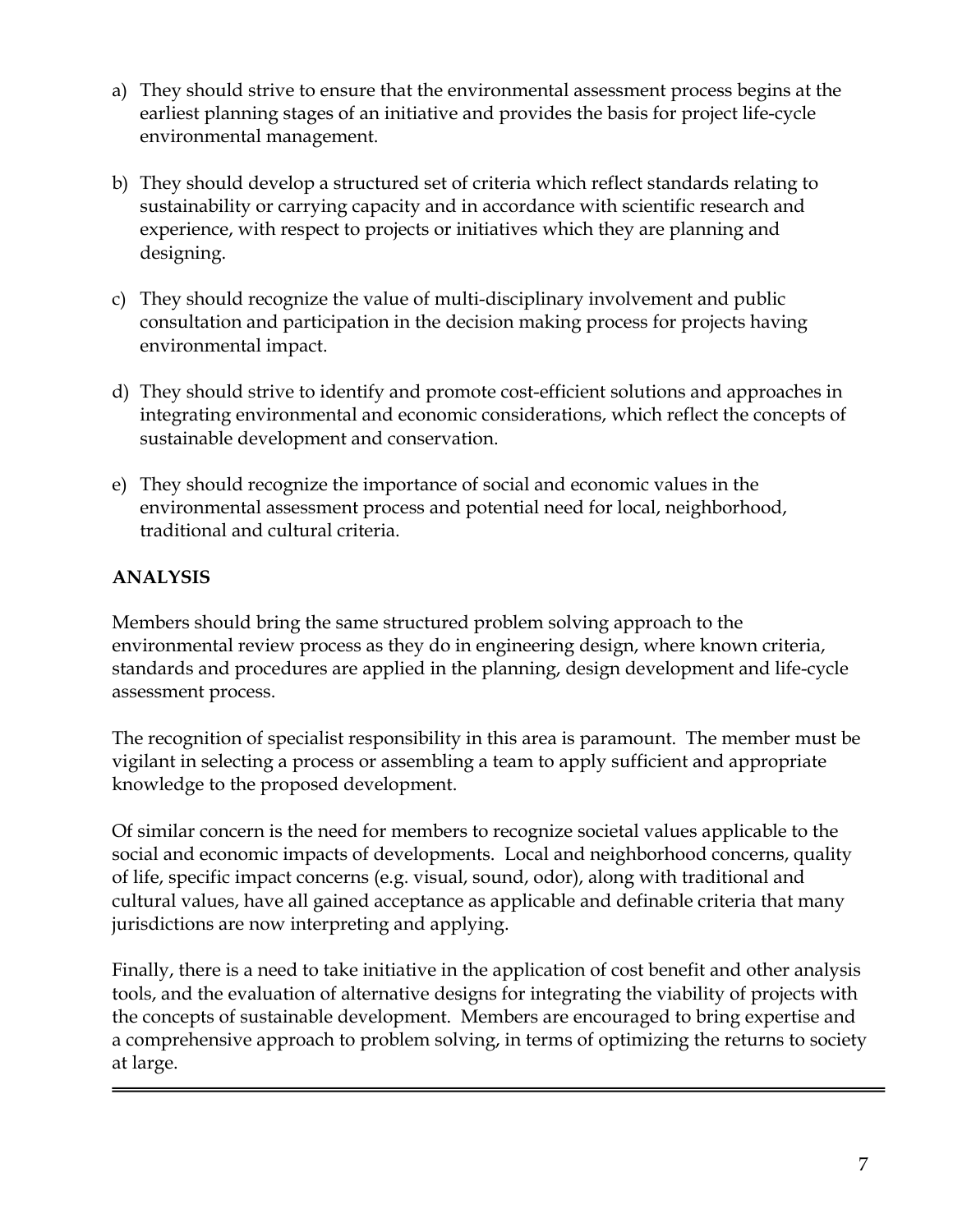# **Guideline #4**

**Professional Engineers and Geoscientists shall ensure that environmental planning and management is integrated into all their activities which are likely to have adverse environmental impact.** 

# **ELABORATION**

- a) They shall seed adverse impact prevention as the preferred option, followed by mitigation.
- b) They shall acknowledge that projects undertaken by members are likely to have some impact on the environment.
- c) They shall identify the possible environmental impacts of all substantial aspects of a project (e.g. design, construction, operation and decommissioning), using the "cradle to grave" approach.
- d) They are encouraged, in assessing project alternatives, to seek opportunities not only to protect, but to enhance the environment.
- e) They should integrate considerations of environmental impact into the planning stages of a project to ensure that they are addressed cost-effectively, by proposing preventative measures during project planning, rather than reactive measures after project implementation.
- f) They may be able to cost-effectively manage and minimize environmental risks by using organized procedures for the identification of hazards.

# **ANALYSIS**

Members must recognize that societal expectations and demands for environmental protection are such that if environmental impact prevention and mitigation is not inherent in the initial project development, it will likely be required subsequently, probably at much higher cost and after public debate.

Almost every aspect of a project can have either direct or indirect environmental impacts, both positive and negative. Project siting, design, construction, operations, maintenance, decommissioning and reclamation all have environmental consequences which must be considered early in project evaluation. To effectively address such environmental issues requires a systematic evaluation procedure. Developing effective prevention or mitigation strategies requires integrated project planning. Members are encouraged to see that such evaluation procedures are in place and are followed so that effective environmental protection strategies are an integral part of their activities. The professional, as well as the project proponent, has a responsibility to consider environmental impact prevention and mitigation as a part of doing business.

Many projects also present and opportunity to consider and design alternatives that may actually enhance the environment by having a positive impact. An example of such an opportunity would be during the planning of a bridge near a fish stream, where the natural stream could be improved for fish habitat by using selected excavated material such as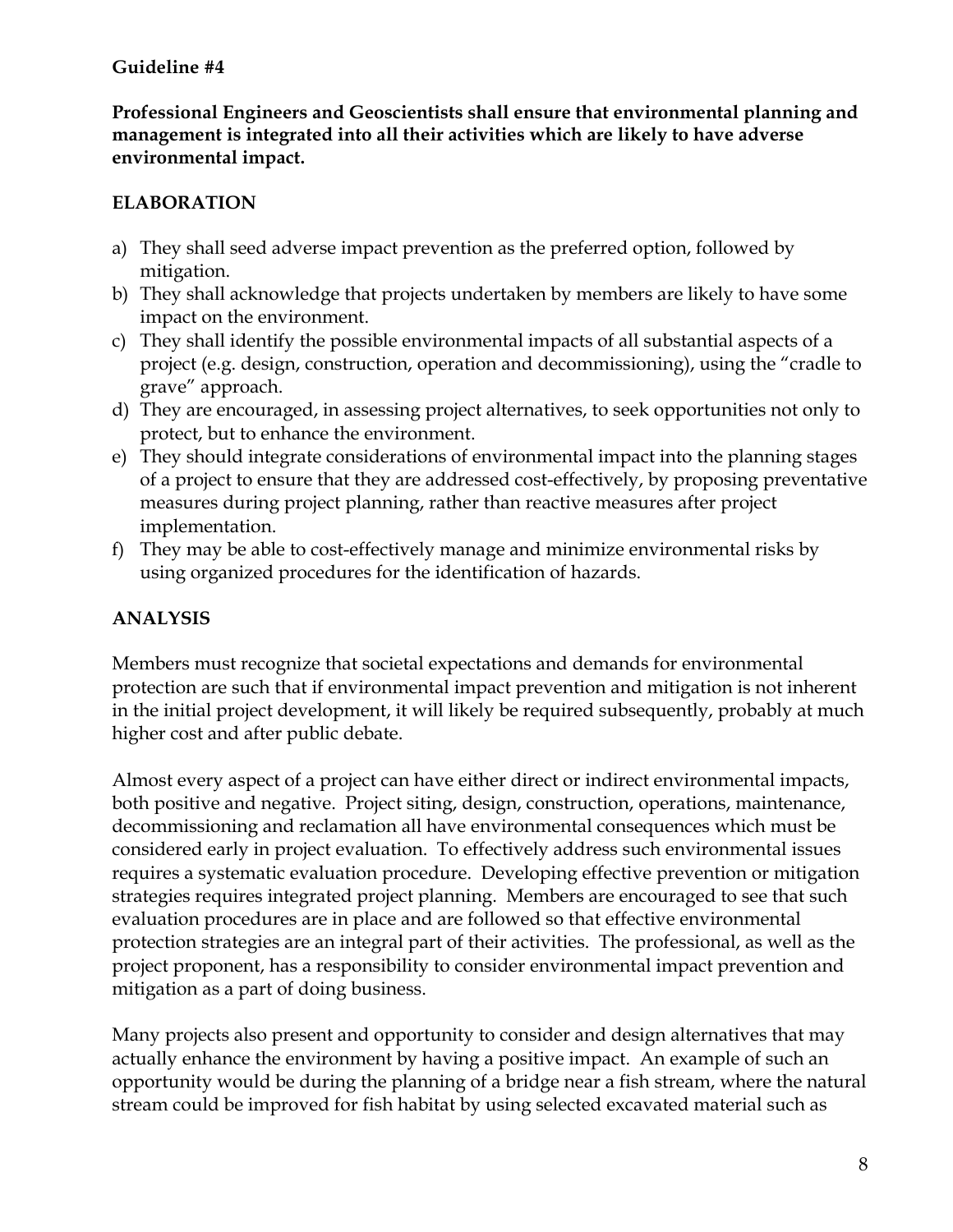large boulders to enhance hydraulic conditions, rather than simply discarding waste materials at landfills or quarries.

Consideration of the full scope of environmental costs at the earliest possible stage of project development will often provide considerable cost savings, as compared with retrofitting or remedial actions. Consequently, the interests of the project proponent, as well as those of society, can best be served by recognition of the environmental impacts of a project during the planning stages. Likewise, the risks posed by hazardous circumstances associated with a project may often be most cost-effectively remedied by early recognition of such circumstances, through the use of formalized hazard identification protocols.

# **Guideline #5**

**Professional Engineers and Geoscientists shall include the costs of environmental protection and/or remediation among the essential factors used for evaluating the lifecycle economic viability of projects for which they are responsible.** 

# **ELABORATION**

- a) They shall acknowledge the reliance placed by ultimate decision-makers upon their role in determining technical feasibility and providing the technical basis for evaluating economic viability of projects.
- b) They shall recognize that economic viability is always critical to the judgment of the ultimate decision-makers concerned with the fate of any project.
- c) They shall consider that environmental protection is an integral part of project development.
- d) They shall recognize that if environmental protection or remediation costs are ignored or unreasonably transferred to others, projects that damage the environment may appear more economically viable if the full environmental costs were included in the evaluation.

# **ANALYSIS**

Members usually must provide the technical detail that will from the basis for costing developments, even if the overall decisions about proceeding with a development are the responsibility of others. Project costing must now routinely consider the full, lifecycle costs, from project conception to final decommissioning. If the technical detail for the project life cycle fails to consider the full scope of environmental costs, then project decision-makers may reach an invalid decision about the true economic viability of a project. These environmental costs may include: prevention, mitigation or compensation for adverse effects, operational and long term monitoring, inspection and maintenance and decommissioning and reclamation costs. Although it was once common to externalize some environmental costs be assigned to project proponents. Consequently, members need to advise responsible parties of these obligations.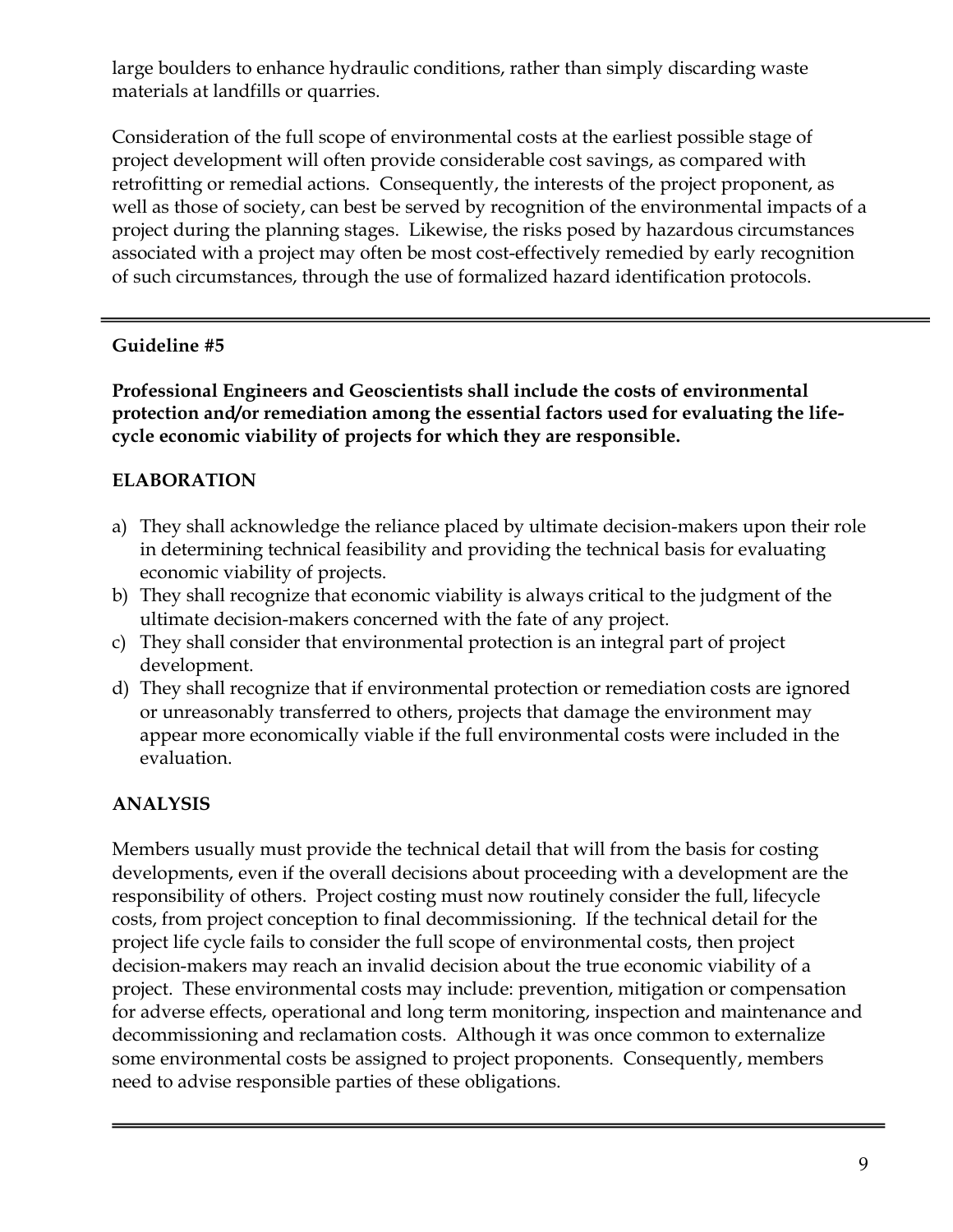# **Guideline #6**

### **Professional Engineers and Geoscientists shall recognize the value of waste minimization, and endeavor to implement the eliminization and /or reduction of waste at the production source.**

- a) They should consider waste elimination as a key factor when selecting processes and design options. Waste includes gaseous, liquid, and solid materials.
- b) They should identify the sources, types and quantities of wastes at the facility under their care or charge, and where feasible, make the necessary changes to eliminate or reduce the generation of waste.
- c) They should minimize the quantity of waste through techniques such as recovery, recycling, reduction and reuse when waste generation cannot be eliminated.
- d) They shall comply with all relevant legislation, approvals and orders relating to the treatment, storage and disposal of hazardous wastes. In addition, even where not required by legislation, approvals or orders, they should arrange to destroy or treat hazardous wastes to render them non-hazardous. If this is not possible, hazardous wastes shall be contained in a secure manner, and monitored as long as necessary to ensure that the environmental danger is minimized.

# **ANALYSIS**

Waste management has, in the past, often focused on safe waste disposal. A change in this focus is required. Members must understand the need to avoid or minimize the production of waste materials and to understand the regulation, technology and impact of waste materials on the public, and on the biophysical environment.

Sound engineering, application of modern technology, and innovative design approaches are required to eliminate or reduce waste generation at source. When the generation of waste cannot be eliminated, it must be managed as part of the whole process and rendered harmless. In some cases, it is not possible to detoxify wastes, particularly some radioactive wastes. These wastes must be contained, stored securely and monitored to ensure that no leakage is occurring. Storage sites must be accurately documented and mapped. In the event of problems developing at sites under their care, members shall cooperate with public authorities to clean up these sites.

Eliminating and reducing waste is cost effective, in most cases. Proper waste management alleviates the problems of high treatment and disposal costs, transportation and disposal restrictions, loss of product for sale, licensing difficulties, retrofitting requirements and long term liability. In addition, some wastes are valuable as feedstock's, thereby creating business opportunities.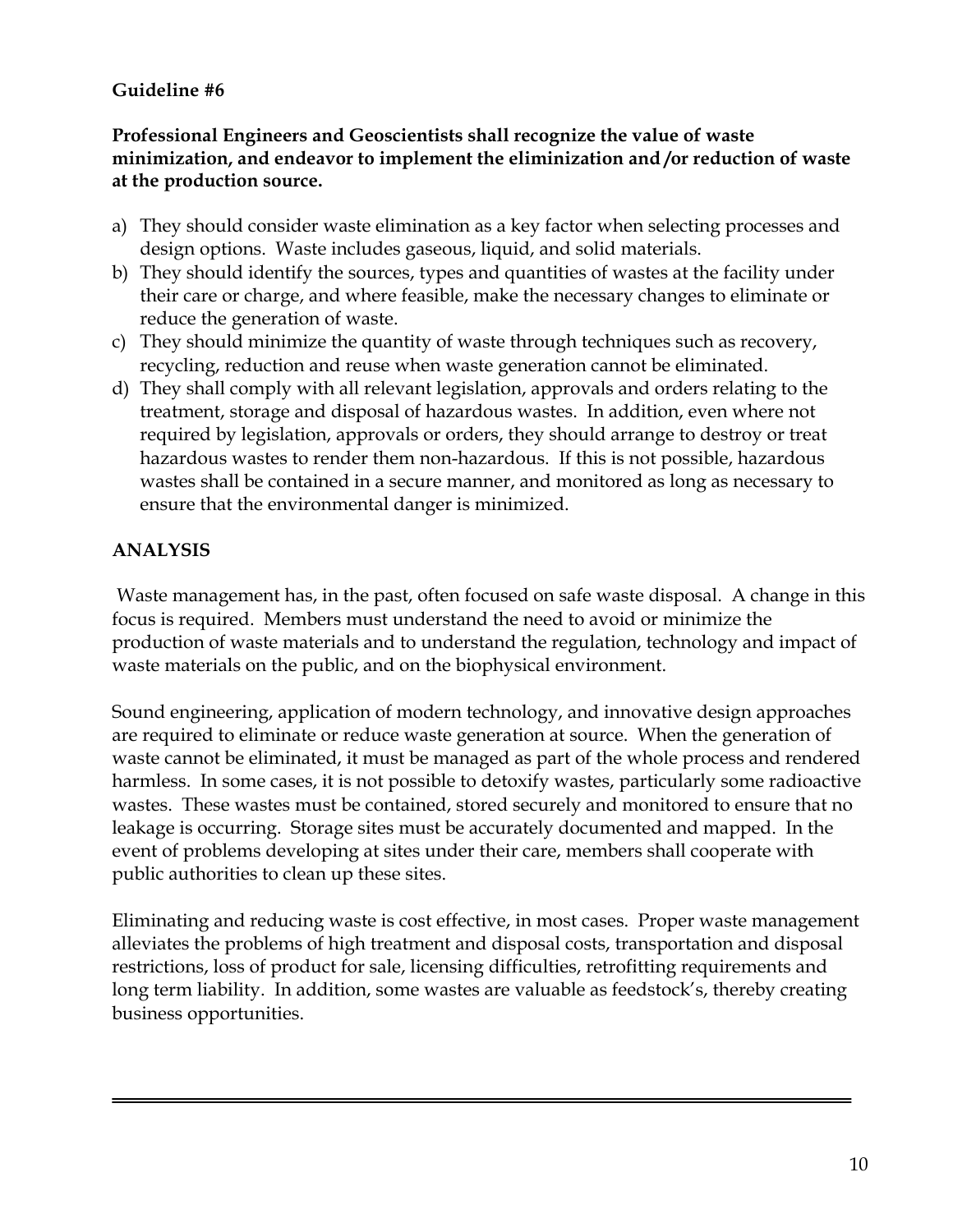### **GUIDELINE #7**

### **Professional Engineers and Geoscientists shall cooperate with public authorities in an open manner, and strive to respond to environmental concerns in a timely fashion.**

# **ELABORATION**

- a) They shall immediately advise their employer and/or client of any concern they may have about potentially harmful environmental impacts discovered in the course of any assignments they are involved in.
- b) They shall not divulge any information of a confidential nature to public authorities unless required by relevant legislation, approvals or orders to do so, and then only to the extent required by such legislation, approvals or orders or pursuant to the Code of Ethics. Where any confidential information is disclosed to public authorities, the members shall ensure that their employers and clients are advised of such disclosure as soon as practicable.
- c) They shall not intentionally avoid disclosure of, or misrepresent, information concerning environmental impacts to regulatory authorities.
- d) They shall make public regulatory authorities aware of all environmental impacts of any assignment they are involved in, through the normal regulatory review and approval process.
- e) They shall ensure that appropriate action or notification of proper authorities occurs in any instance where they believe that public safety or the environment is endangered, or where required by relevant legislation, approvals or orders.

# **ANALYSIS**

Professionals must understand their role and obligations with respect to the role of the regulatory authorities relative to protection of the environment. In dealing with employers, clients and public regulatory authorities, professionals shall not intentionally withhold information they have about environmental impacts of any assignment they may be working on. All information of a confidential nature shall be handled in a manner such that the confidentiality can be maintained to the maximum degree possible, while at the same time making the regulatory authorities or review agencies aware of the impact. Refer to legislated reporting requirements and to the Code of Ethics.

In disclosing information about environmental impacts, professionals should communicate the information through normal channels and lines of responsibility. Where, in the opinion of the professional, the withholding of confidential information poses a potential threat to the environment, he or she should make reasonable effort to contact responsible parties before disclosure of the information to the proper regulatory authority. However, professionals must recognize their individual responsibilities for reporting requirements and the Code of Ethics.

Members are encouraged to seek a second professional or specialist opinion as to the technical validity of their conclusions whenever possible, when there appears to be a difference of opinion with the other responsible parties regarding environmental impacts.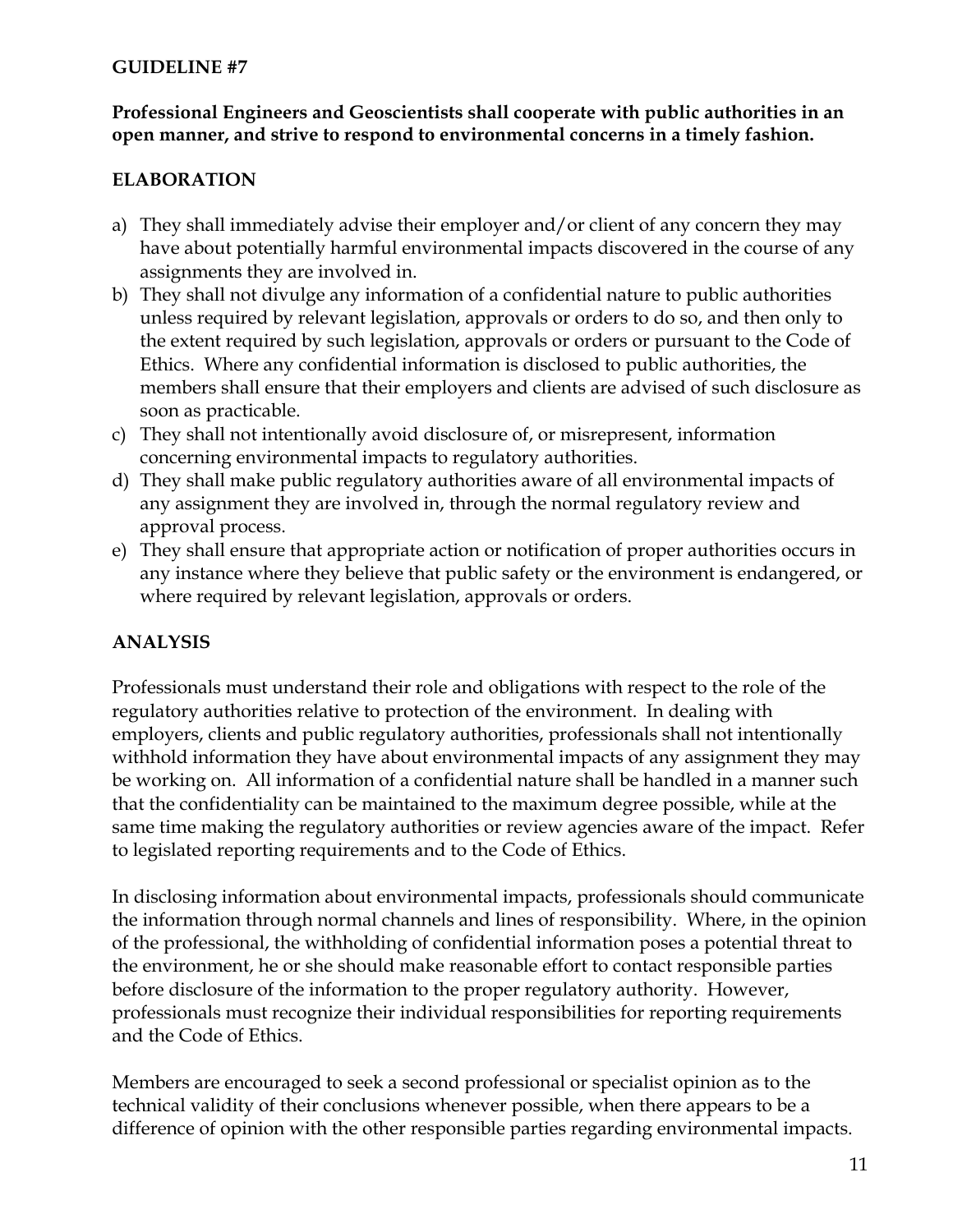When members become aware of public concerns relative to an assignment they may be involved in, the nature of the concern should be investigated in a timely manner. Once they have determined the validity of the concern they should promptly communicate the information through the normal lines of responsibility.

# **GUIDELINE #8**

# **Professional Engineers and Geoscientists shall comply with legislation, and when the benefits to society justify the costs, encourage additional environmental protection.**

# **ELABORATION**

- a) They shall develop and maintain current knowledge and understanding of legislation, legislation's, approvals, codes and guidelines; their purposes and limitations, and shall ensure that these requirements are applied both on a procedural and substantive basis.
- b) They should ensure that proper documentation of adherence to environmental procedures, protocols and regulations be maintained, and that relevant information be provided to regulatory agencies in a timely fashion.
- c) They shall regard for both the reality and the trend of environmental legislation to assign personal responsibility for both action and omission. They shall reflect this reality in their professional duties accordingly as it relates to themselves, their employer, colleagues and clients.
- d) They are encouraged to take into account evidence of cumulative, persistent and synergistic effects, where these may not be fully considered in standards or regulations.

# **ANALYSIS**

Professionals are responsible for knowledge and awareness of environmental laws and regulations, either directly or through the retention of appropriate expertise.

Due diligence is required in the conduct of professional duties to ensure that everything reasonable is done to comply with environmental requirements. This implies an understanding or environmental policy and appropriate behavior, including the obligation to establish and maintain clear lines or management responsibility, and the maintenance of technical excellence. Environmental audits are one effective means for accomplishing these objectives.

Members should know and understand that current legislation may hold them personally responsible or liable for offenses, omissions, or acquiescence. Due diligence is a moving standard which will be more clearly defined by the Courts with the passage of time. In this regard, professionals have an obligation to their colleagues, employers, client and regulatory authorities, for a well-documented and comprehensive approach to problem solving where environmental concerns are involved.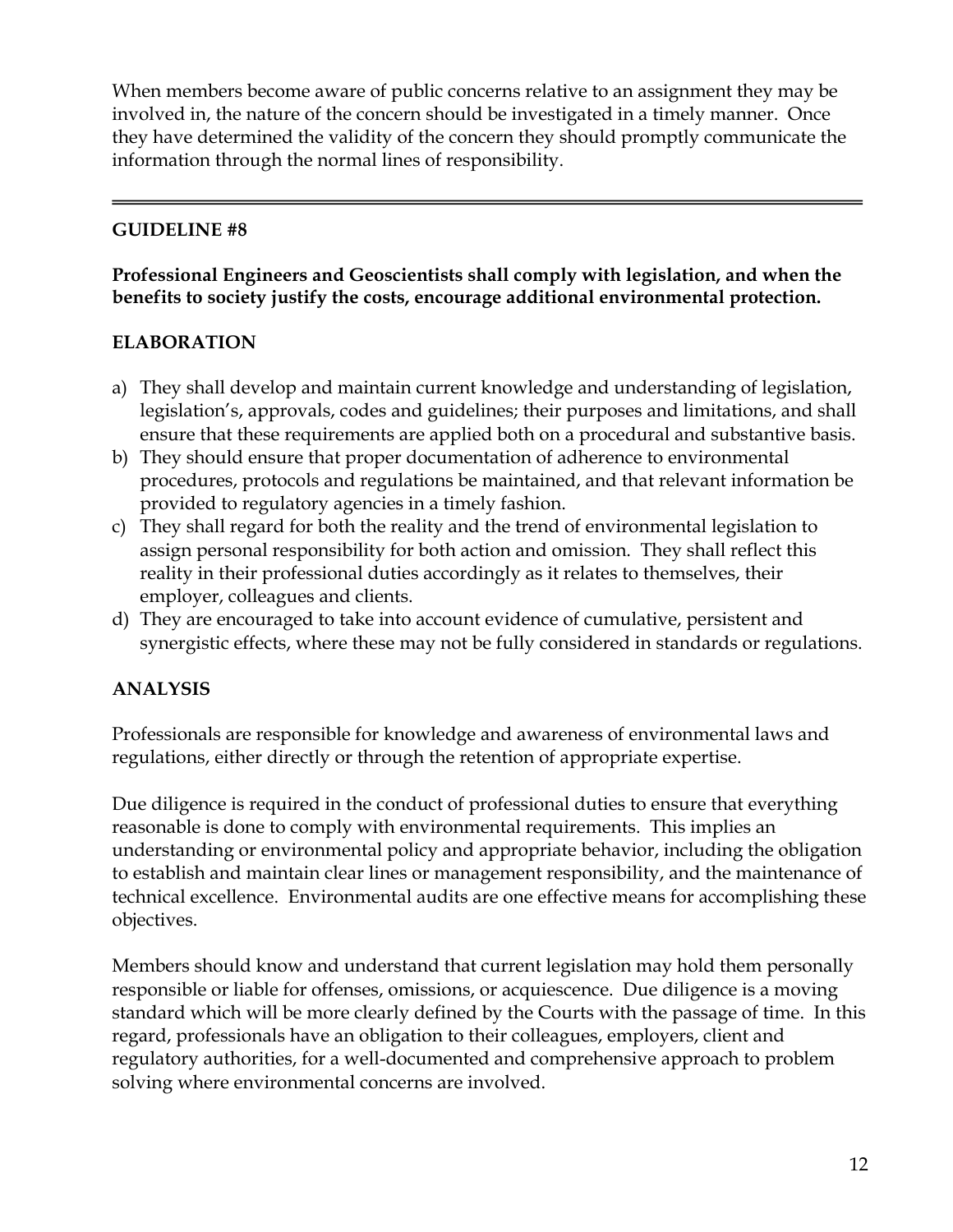# **GUIDELINE #9**

### **Professional Engineers and Geoscientists are encouraged to work actively with others to improve environmental understanding and practices.**

### **ELABORATION**

- a) They shall recognize the potential of their activities and membership to influence society.
- b) They shall recognize the value of early involvement and action versus reaction.
- c) They are encouraged to share their expertise and educate other members, governments and the public on environmental issues.
- d) They are encouraged to interact with other disciplines to bring theoretical and technological research into applied science.

The practice of engineering, geology, and geophysics continuously improves due to technological advances, innovation and design changes. Parallel to this, environmental consequences need to be addressed. This is central to the concept of sustainable development. Thus continuous attention also needs to be given to environmental understanding and practices.

Members are encouraged to be actively involved with environmental issues. They should go beyond merely facilitating improvements. By being actively involved, they may anticipate and prevent, rather than react and mitigate.

Members are uniquely poised between the two extremes of absolute preservation and unfettered development. Education is crucial: firstly, for members so that they will say "no" when "no" needs to be said; secondly, to be participants of bodies constituted to formulate environmental laws and their enforcement; and thirdly, for the public so that they see members as true stewards who have viable, knowledge-based solutions.

Members deal with environmental issues. Research is one means to improve designs, procedures and technologies. The solution to complex long-term problems requires the participation on industry, governments and academia. Members are encouraged to interact with others to translate from theoretical research into applied practice.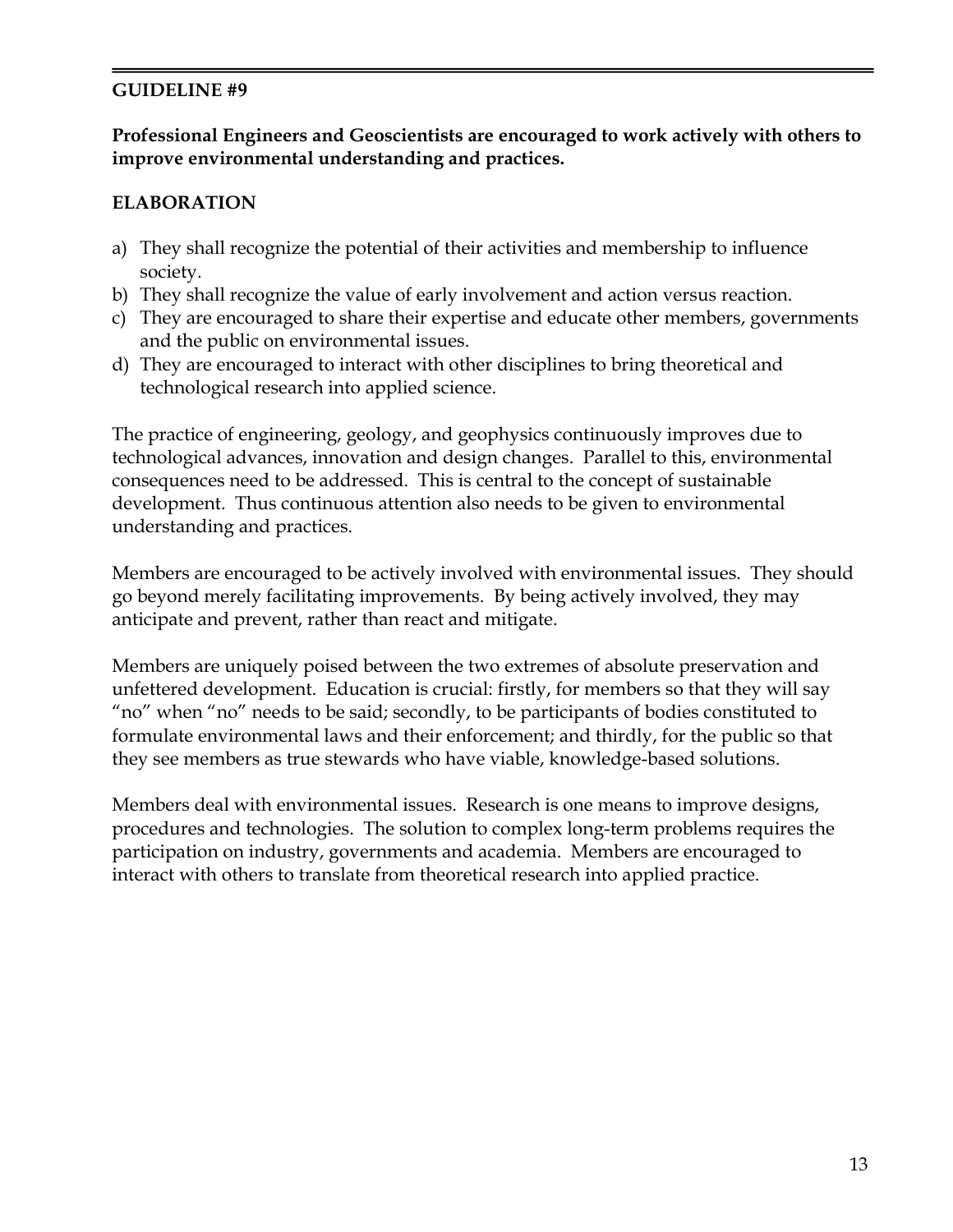# **GLOSSARY OF DEFINITIONS**

### **Acquiescence:**

means to accept or comply passively, without question or objection.

### **adverse impact:**

means an impact that impairs the quality of the environment such that:

- existing ecosystems are substantially degraded or their ability to sustain themselves is substantially impaired.
- Human health or safety or property is compromised or impaired
- Future development possibilities are lost
- Access to, and enjoyment of, the environment is diminished or lost.

#### **conservation:**

means the planned management of a natural resource to prevent harmful exploitation, destruction **or** neglect, with the object of preserving **or** maintaining the viability of the resource for future generations.

#### **cost-benefit analysis:**

means an economic analysis method that seeks to express the costs of an activity, in comparison to the benefits, using common units, to aid decision-making. The analysis would normally include capital, operating maintenance, decommissioning, social and environmental costs.

#### **cradle to grave:**

means the entire cycle of a chemical, product, development or activity that must be considered when estimating its true cost/benefit.

#### **cumulative effects:**

means individual impacts that are incremental and addictive such that they must be considered collectively and over time, in order for a true measure of the impact and associated environmental costs of an activity to be assessed.

# **due diligence:**

means the attention and care legally expected of a party to prevent or avoid a particular negative occurrence. The steps or precautions that are likely to be judged reasonable will vary from circumstances, but, generally, the greater the likelihood and/or consequences of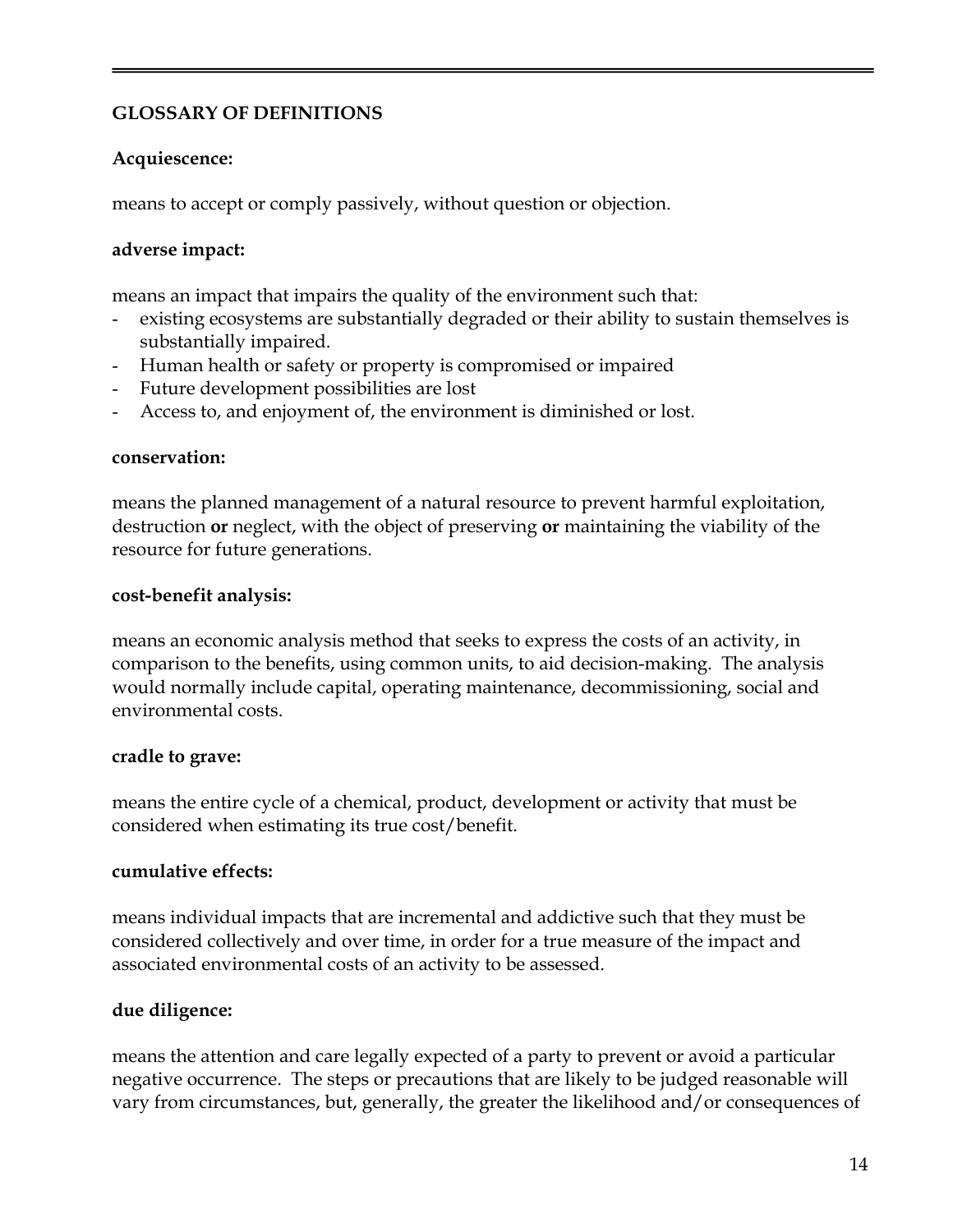a negative occurrence, the greater the care is expected. An important element of due diligence is being able to document that reasonable care has been exercised.

### **ecosystem:**

means the interactive system involving all of the organisms in a specified area, their interactions with each other, energy and material flows and the components of air, land and water.

### **environment:**

means the components of the earth and includes:

- i) air, land and water
- ii) all layers of the atmosphere
- iii) all organic and inorganic matter and living organisms, and
- iv) the interacting natural systems that include components referred in subclasses (I) and (iii)

# **environmental audit:**

means a systematic, documented, objective review of the manner in which environmental aspects of a program, project, facility or corporation are being managed.

# **environmental impairment:**

means damage, harm or loss to **the** environment.

# **environmental specialist:**

means an individual qualified with training, knowledge and experience in a field or discipline of science dealing with the environment.

# **hazardous waste:**

a category of wastes requiring special handling, treatment or disposal as specified in currently applicable regulations.

# **life-cycle environmental management:**

means assessing the environmental impacts of a development, product, or activity from its inception, implementation and operation through to termination or decommissioning, and eliminating or minimizing the adverse impacts through good management.

# **life-cycle economics:**

means the economics of an activity assessed in the context of life-cycle environmental management.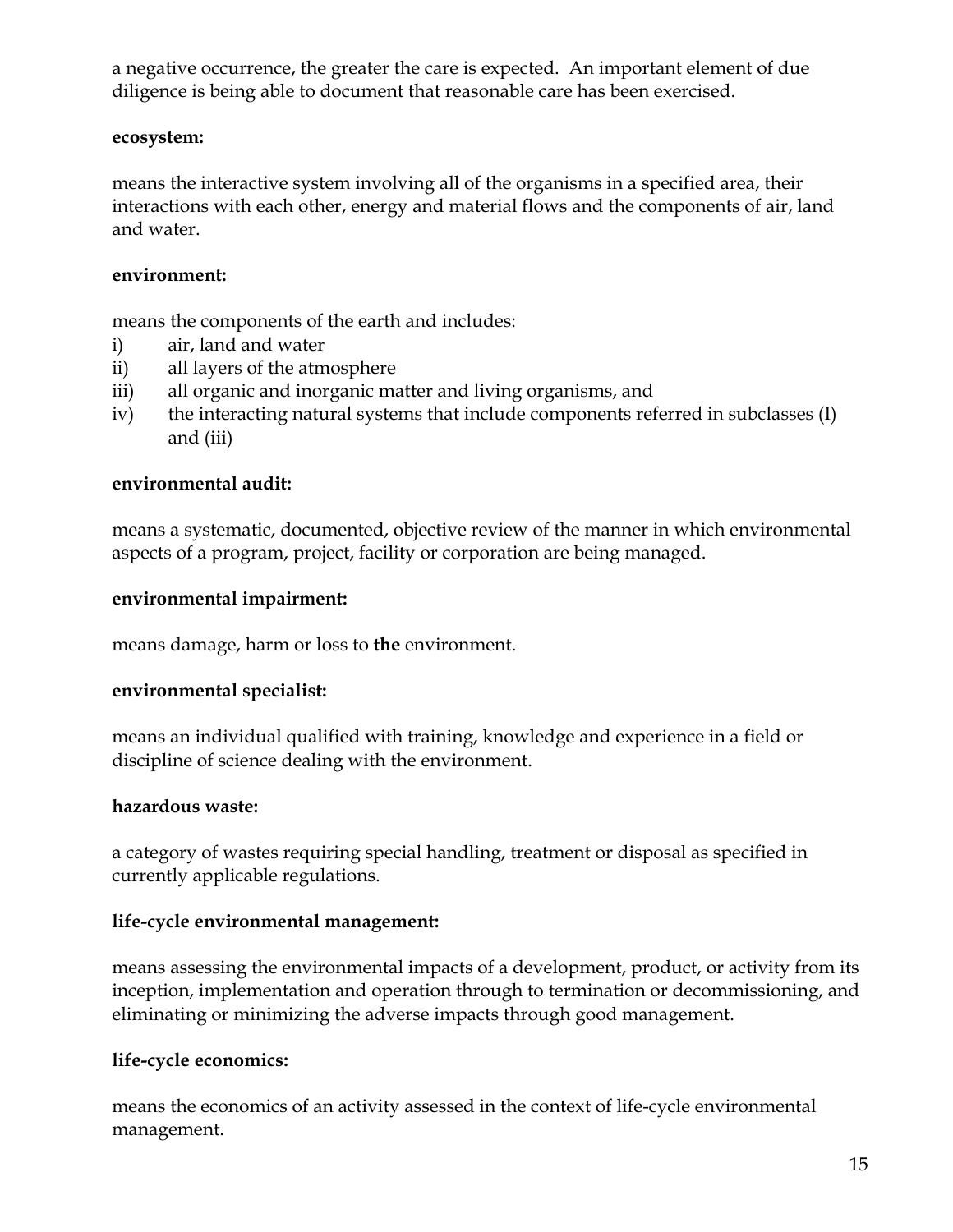#### **members:**

PEGNL members, both individuals and permit-holders.

### **mitigation:**

means measures or actions taken to reduce the adverse impacts of developments, products or activities on the environment.

### **persistent effect:**

means that a compound or substance is resistant to degradation processes, and has the potential to accumulate in the environment and exert long term environmental impacts.

### **quality of life:**

means factors related to the state of health and well-being of an individual or a community.

#### **remediation:**

means the process of correcting or counteracting an adverse circumstance or event to create more favorable conditions.

#### **societal values:**

means the attitudes, beliefs, perceptions and expectations generally held in common in a society at a particular time.

#### **socioeconomic impact:**

means the impact of a development, product or activity on the economy and social structure of affected communities. Socio-economic impacts may include issues such as: employment, housing and social needs, medical services, recreational facilities, transportation and municipal infrastructure and financial benefits, to local residents and businesses.

#### **sustainable development:**

means development that meets the needs of the present without compromising the ability of future generations to meet their own needs, through the application of integrated planning and the combination of environmental and economic decision-making processes.

#### **synergistic effect:**

means the total effect caused by the combined action of two or more discrete agents that is greater than the sum of the effects of each agent taken independently.